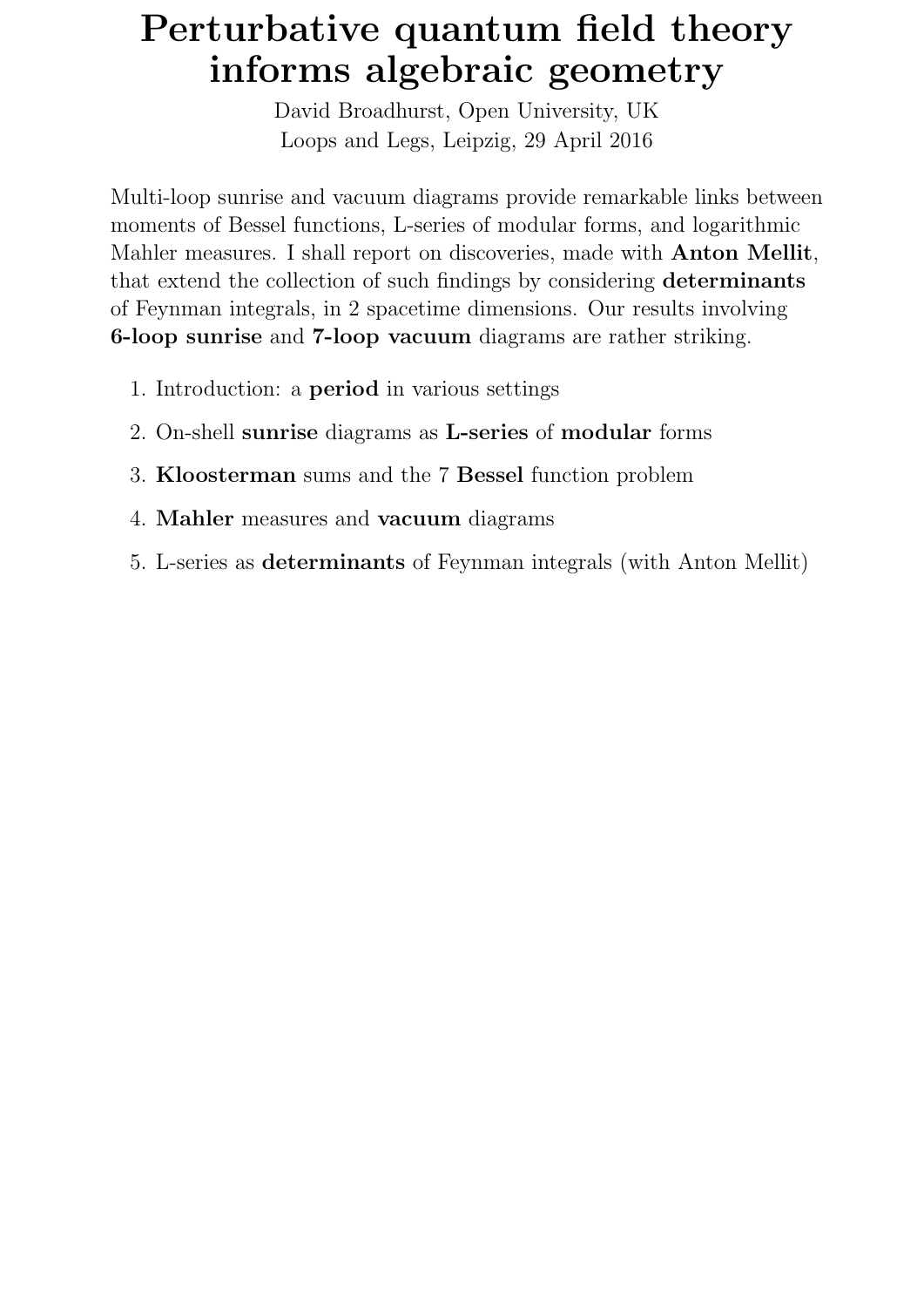# 1 Introduction: a period in various settings

The 4-edge equal-mass vacuum diagram in 2 spacetime dimensions is given by the 3-loop Euclidean momentum-space integral

$$
V_4 = \frac{1}{\pi^3} \left( \int \prod_{k=1}^4 \frac{d^2 p_k}{p_k^2 + 1} \right) \delta^{(2)}(p_1 + p_2 + p_3 + p_4)
$$

and by a Bessel moment in configuration-space

$$
V_4 = 8 \int_0^\infty [K_0(t)]^4 t \mathrm{d}t.
$$

By integration over Schwinger parameters, the period is an L-series:

$$
V_4 = \int_0^\infty \int_0^\infty \int_0^\infty \frac{da \, db \, dc}{(abc + abd + acd + bcd)(a + b + c + d)} \Big|_{d=1}
$$
  
=  $7\zeta(3) = 8 \sum_{k>0} \frac{1}{(2k-1)^3} = 8 \prod_{p>2} \frac{1}{1 - p^{-3}}.$ 

It is also possible to prove that

$$
\frac{1}{4\pi} \int_0^{2\pi} d\theta_1 \int_0^{2\pi} d\theta_2 \int_0^{2\pi} d\theta_3 \log |1 + e^{i\theta_1} + e^{i\theta_2} + e^{i\theta_3}| = 7\zeta(3)
$$

and Fernando Rodriguez Villegas has conjectures for higher-dimensional logarithmic Mahler measures evaluating to L-series of modular forms.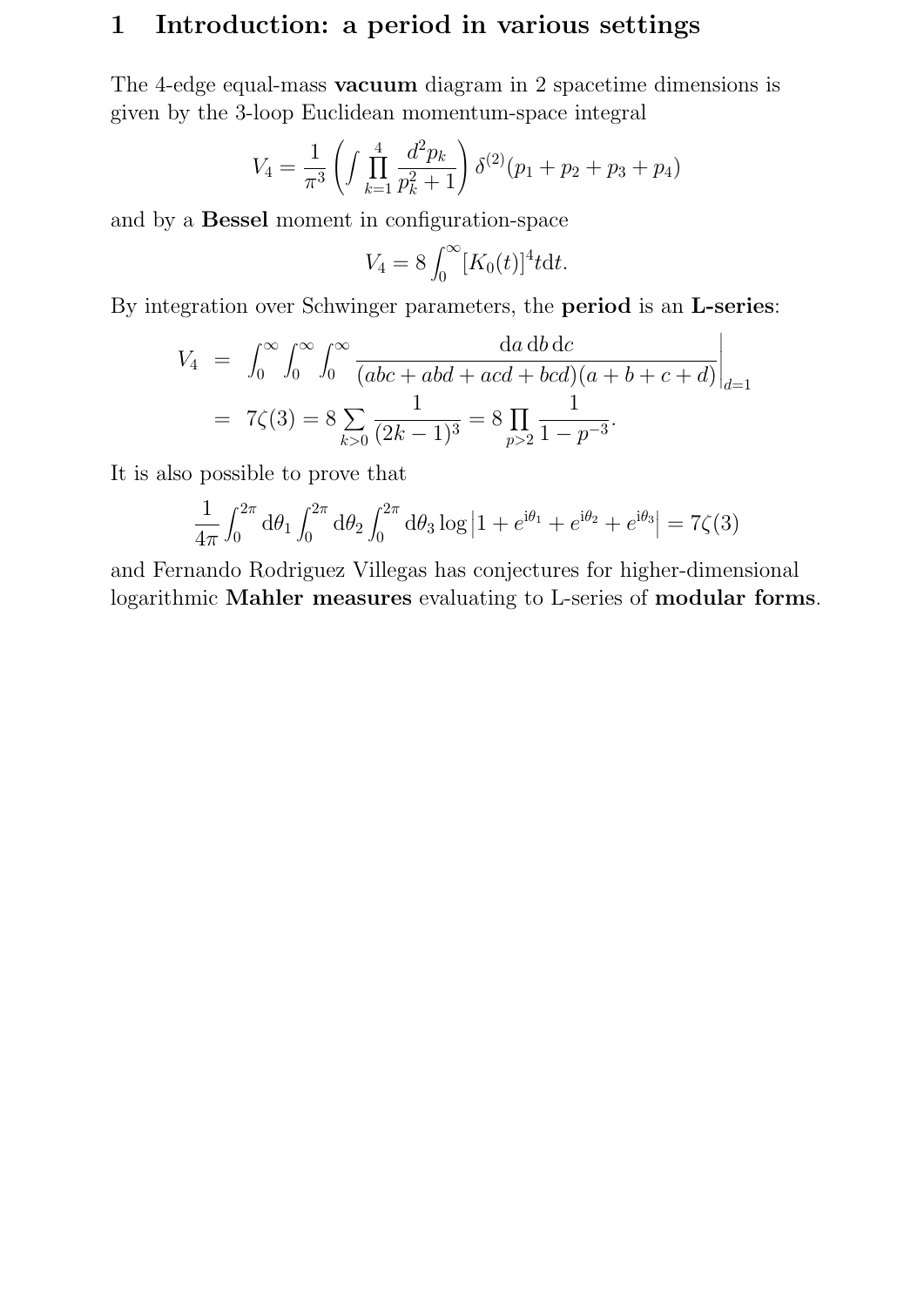# 2 L-series of modular forms



The L-loop on-shell sunrise diagram in  $D = 2$  spacetime dimensions is an integral of  $L + 2$  Bessel functions. More generally, define an N-Bessel moment at  ${\cal L}$  loops by

$$
S_{N,L} := 2^L \int_0^\infty [I_0(t)]^{N-L-1} [K_0(t)]^{L+1} t \mathrm{d}t.
$$

Convergence requires that  $L < N < 2L + 3$  and  $L > 1$  when  $N = 2L + 2$ . Bailey, Borwein, Broadhurst and Glasser, arXiv:0801.0891, proved that

$$
S_{1,0} = S_{2,1} = 1, \quad S_{3,1} = \frac{2\pi}{3\sqrt{3}}, \quad S_{3,2} = \frac{4\,\text{Cl}_2(\pi/3)}{\sqrt{3}} = 3\,\prod_p \frac{1}{1 - \left(\frac{p}{3}\right)p^{-2}},
$$
\n
$$
S_{4,2} = \frac{\pi^2}{4}, \quad S_{4,3} = 7\zeta(3), \quad S_{5,2} = \frac{\sqrt{3}}{120\pi} \,\Gamma\left(\frac{1}{15}\right) \Gamma\left(\frac{2}{15}\right) \Gamma\left(\frac{4}{15}\right) \Gamma\left(\frac{8}{15}\right).
$$
\nWe also conjectured and checked to 1000 digits that

We also conjectured and checked to 1000 digits that

$$
S_{5,3} = \frac{4\pi}{\sqrt{15}} S_{5,2}, \quad S_{6,4} = \frac{4\pi^2}{3} S_{6,2}, \quad S_{8,5} = \frac{18\pi^2}{7} S_{8,3}.
$$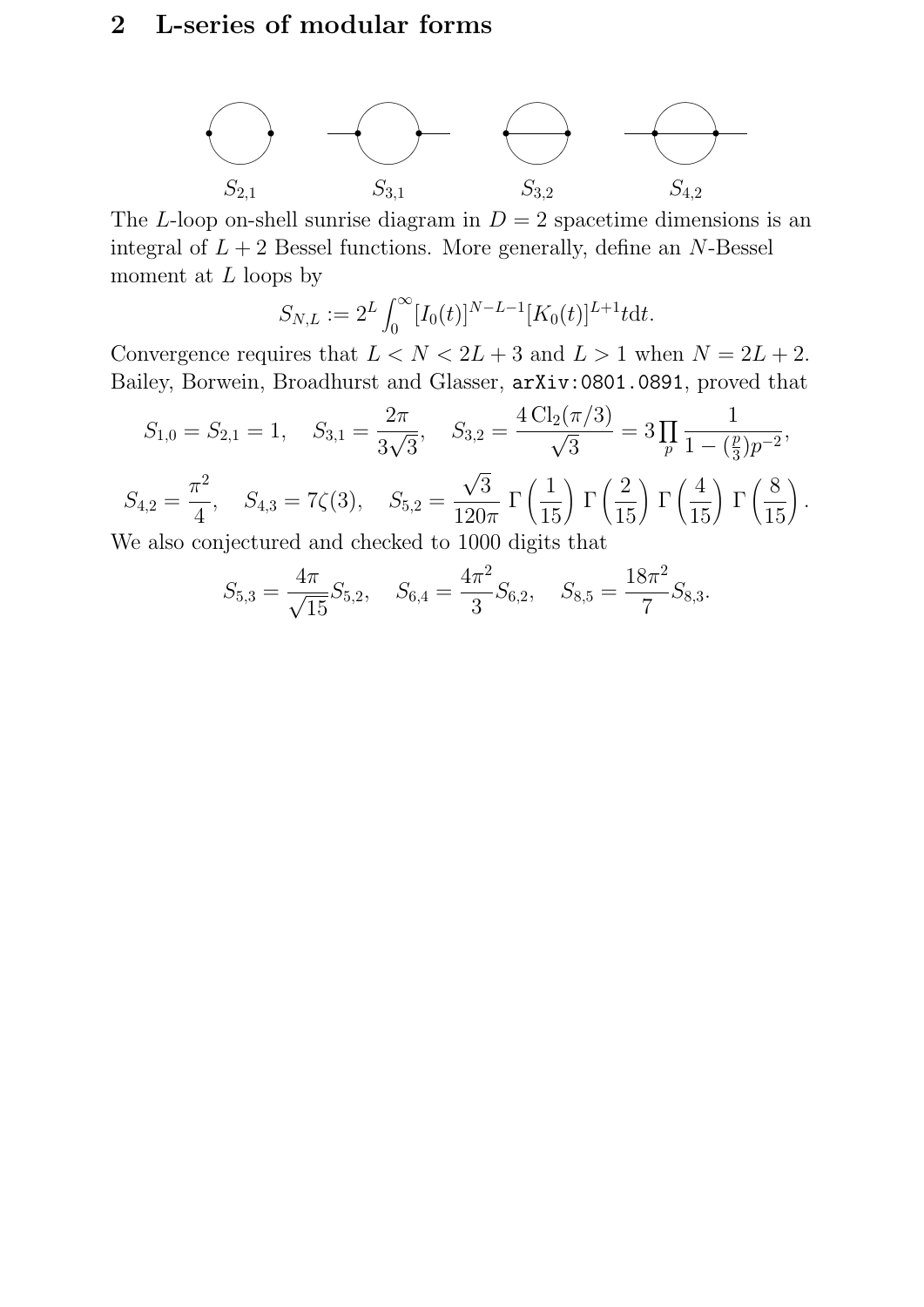#### 2.1 Mini-guide to modular forms

For  $|q|$  < 1, we define the Dedekind eta function by

$$
\eta(q) := q^{1/24} \prod_{n>0} (1 - q^n) = \sum_{n=-\infty}^{\infty} (-1)^n q^{(6n+1)^2/24}.
$$

Then for  $q = \exp(2\pi i z)$  with z in the upper half of the complex plane,

$$
\eta(\exp(2\pi i z)) = (i/z)^{1/2}\eta(\exp(-2\pi i/z)).
$$

If  $f(z) = (\sqrt{-N/z})^w f(-N/z)$ , we say that f is a modular form of modular weight  $w$  and level  $N$ . Do not confuse this modular weight with the weight of polylogs. Example with weight 12 and level 1:

$$
\eta^{24} = \sum_{n>0} A(n)q^n = q - 24q^2 + 252q^3 - 1472q^4 + 4830q^5 - 6048q^6 - 16744q^7 \dots
$$

Its Fourier coefficients are multiplicative:  $A(mn) = A(m)A(n)$  for  $gcd(m, n) = 1$ , and are determined by  $A(p)$  at the primes p:

$$
L(s) := \sum_{n>0} \frac{A(n)}{n^s} = \prod_p \frac{1}{1 - A(p)p^{-s} + p^{11-2s}}.
$$

Moreover, we can analytically continue to values inside the critical strip:

$$
\Lambda(s) := \frac{\Gamma(s)}{(2\pi)^s} L(s) = \sum_{n>0} A(n) \int_1^\infty dx \left( x^{s-1} + x^{11-s} \right) e^{-2\pi nx} = \Lambda(12 - s).
$$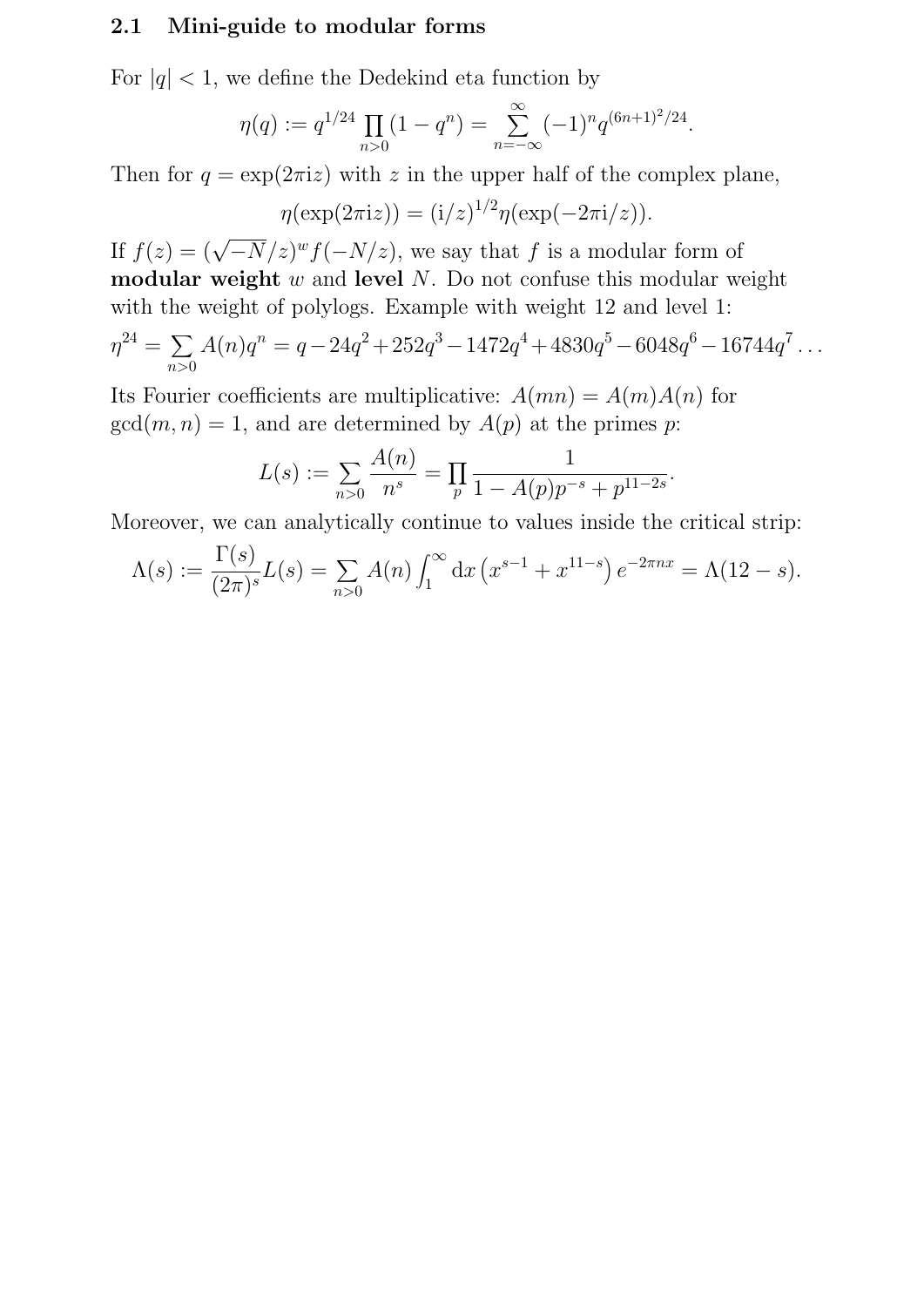# 2.2 A modular form of weight 3 for 5 Bessel functions

$$
\eta_n = \eta(q^n) = q^{n/24} \prod_{k>0} (1 - q^{nk})
$$
  

$$
f_{3,15} = (\eta_3 \eta_5)^3 + (\eta_1 \eta_{15})^3 = \sum_{n>0} A_n q^n
$$
  

$$
L_{3,15}(s) = \sum_{n>0} \frac{A_n}{n^s}
$$

then  $L_{3,15}(s)$  is the L-series of a modular form with weight 3 and level 15. I discovered that

$$
S_{5,2} = 3L_{3,15}(2), \quad S_{5,3} = \frac{48}{5}\zeta(2)L_{3,15}(1),
$$

where  $S_{5,3}$  is the the on-shell 3-loop sunrise diagram. The modular form was identified by counts of zeros of the denominator of

$$
S_{5,3} = \int_0^\infty \int_0^\infty \int_0^\infty \frac{da \, db \, dc}{(abc + ab + bc + ca)(a + b + c) + ab + bc + ca}
$$

in finite fields. The Feynman integral  $S_{5,3}$  gives

$$
L_{3,15}(2) = \frac{\sqrt{3}}{360\pi} \Gamma\left(\frac{1}{15}\right) \Gamma\left(\frac{2}{15}\right) \Gamma\left(\frac{4}{15}\right) \Gamma\left(\frac{8}{15}\right).
$$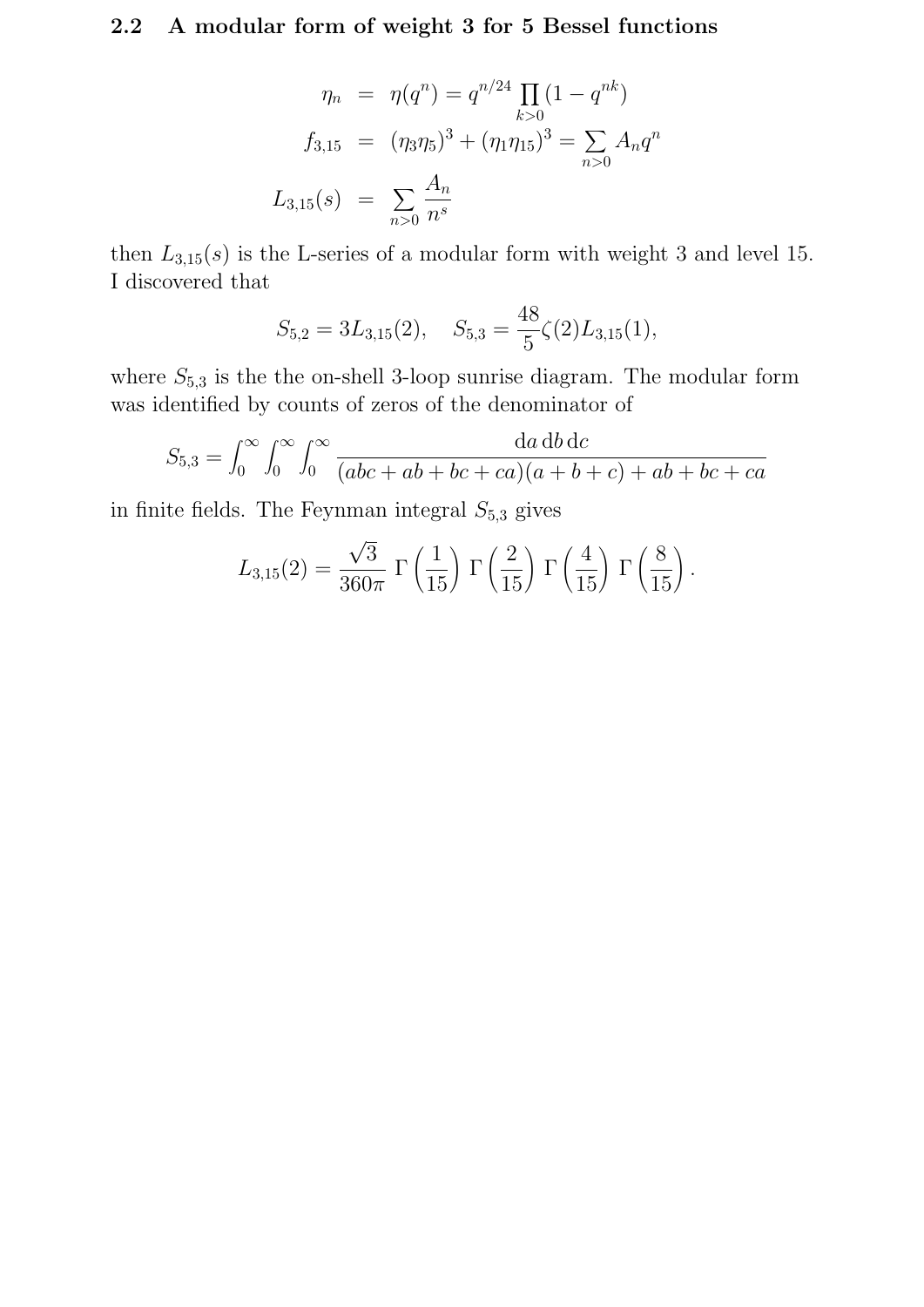### 2.3 A modular form of weight 4 for 6 Bessel functions

Let  $L_{4,6}(s)$  be the Dirichlet L-function defined by the modular form

$$
f_{4,6} = (\eta_1 \eta_2 \eta_3 \eta_6)^2
$$

with weight 4 and level 6. I discovered and checked to 1000 digits that

$$
S_{6,2} = 6L_{4,6}(2), \quad S_{6,3} = 12L_{4,6}(3), \quad S_{6,4} = 48\zeta(2)L_{4,6}(2),
$$

where  $S_{6,4}$  is the on-shell 4-loop sunrise diagram.

#### 2.4 A modular form of weight 6 for 8 Bessel functions

Let  $L_{6,6}(s)$  be the Dirichlet L-function defined by the modular form

$$
f_{6,6}=\left(\frac{\eta_2^3\eta_3^3}{\eta_1\eta_6}\right)^3+\left(\frac{\eta_1^3\eta_6^3}{\eta_2\eta_3}\right)^3
$$

with weight 6 and level 6. I discovered and checked to 1000 digits that

$$
S_{8,3} = 8L_{6,6}(3)
$$
,  $S_{8,4} = 36L_{4,6}(4)$ ,  $S_{8,5} = 216L_{4,6}(5)$ ,

and recently evaluated the 6-loop sunrise diagram,  $S_{8,6} = (2\pi)^2 S_{8,4}$ .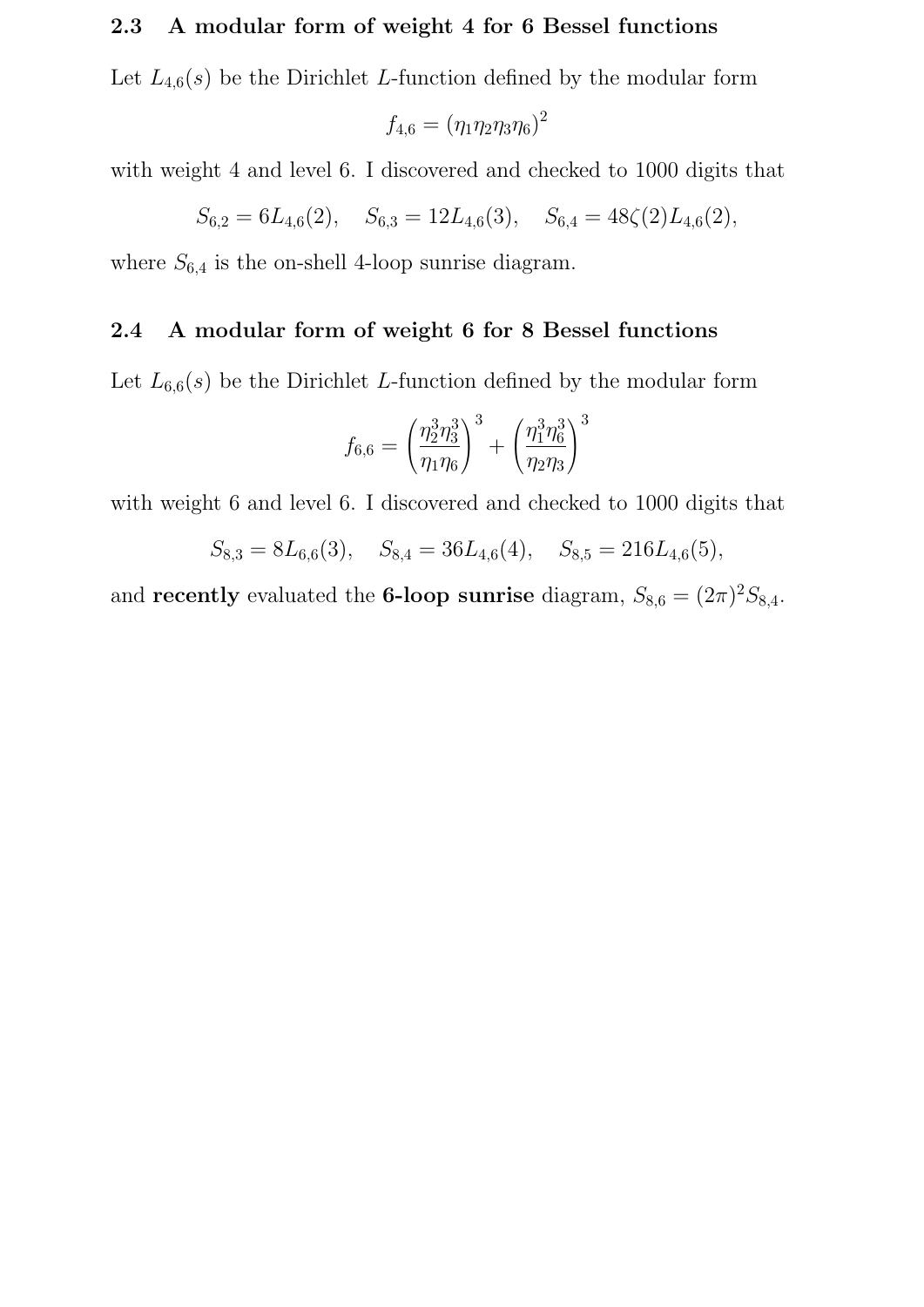## 3 Kloosterman sums and the 7-Bessel problem

In a finite field  $\mathbf{F}_q$ , with  $q = p^k$ , Kloosterman sums are defined by

$$
K(a) := \sum_{x \in \mathbf{F}_q^*} \exp\left(\frac{2\pi i}{p} \text{Trace}\left(x + \frac{a}{x}\right)\right),\,
$$

with p-th roots of unity coming from a trace of Frobenius in  $\mathbf{F}_q$  over  $\mathbf{F}_p$ :

Trace(z) := 
$$
\sum_{j=0}^{k-1} z^{p^j} = z + z^p + z^{p^2} + \ldots + z^{q/p}
$$
.

With  $K(a) = -g(a) - h(a)$  and  $g(a)h(a) = q$ , we obtain integer moments

$$
c_n(q) := -\frac{1+S_n(q)}{q^2} \quad \text{with} \quad S_n(q) := \sum_{k=0}^n \sum_{a \in \mathbf{F}_q^*} [g(a)]^k [h(a)]^{n-k}.
$$

For the 7<sup>th</sup> moments, Ronald Evans conjectured that, for prime  $p > 7$ ,

$$
c_7(p) = \left(\frac{p}{105}\right) \left(|b(p)|^2 - p^2\right) \quad \text{with a sign} \quad \left(\frac{p}{105}\right) = \left(\frac{p}{3}\right) \left(\frac{p}{5}\right) \left(\frac{p}{7}\right)
$$

and  $b(p)$  is the p-th Hecke eigenvalue for a weight-3 level-525 newform with eigenfield  $\mathbf{Q}(\mathbf{i},\sqrt{6},\sqrt{14})$ , discovered by William Stein, using Sage.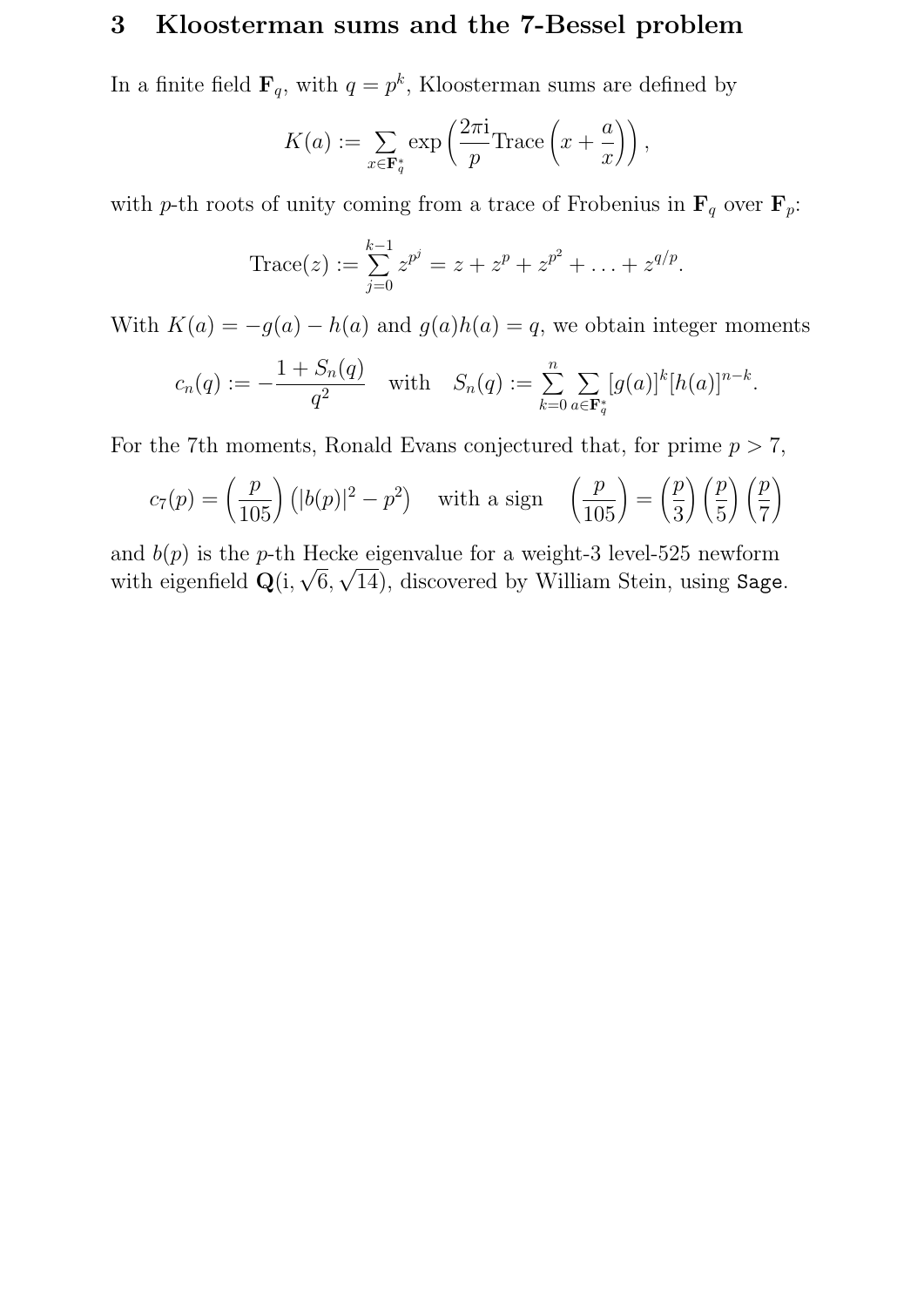## **3.1** Algorithm for  $c_n(q)$ , with  $q = p^k$  and  $n \in [1, N]$

- 1. Find a monic polynomial,  $f(x)$ , of degree k, that is irreducible, modulo  $p$ , and a primitive polynomial  $g$ , of lesser degree, whose powers  $g^r$ , modulo f, serve as elements of  $\mathbf{F}_a^*$  $q^*$
- 2. For  $m \in [0, p-1]$ , store numerical values of  $C[m] = \cos(2\pi m/p)$ .
- 3. For  $n \in [1, N]$  and  $m \in [1, N]$ , store in  $U[n, m]$  the integer coefficient of  $x^n y^m$  in the expansion of  $1/(1 + xy + x^2 q)$ .
- 4. For  $m \in [0, k-1]$ , store the traces  $X[m] = \text{Trace}(x^m) \text{ mod } f(x)$ .
- 5. For  $r \in [1, q-1]$ , store  $T[r]$  computed from data in X, as follows. Set  $r = 0$ ,  $t = 1$ . While  $r < q - 1$ , add 1 to r, multiply t by g, set  $T[r] = \sum_m t_m X[m]$ , where  $t_m$  is the coefficient of  $x^m$  in t.
- 6. For  $a \in [1, q-1]$ , store  $K[a] = \sum_{0 < r < q} C[m(a, r)]$ , with  $m(a, r) \equiv T[r] + T[s(a, r)] \mod p$  and  $s(a, r) \equiv (a - r) \mod (q - 1)$ .
- 7. For  $m \in [1, N]$ , store  $V[m] = \sum_{0 < a < q} (K[a])^m$ .
- 8. For  $n \in [1, N]$ , compute  $S[n] = \sum_{0 \le m \le N} U[n, m] V[m]$  and return  $c_n(q)$ as the integer nearest to  $-(1+S[n])/q^2$ .

This reduces the number of computations of traces from  $(p<sup>k</sup> - 1)<sup>2</sup>$  to k.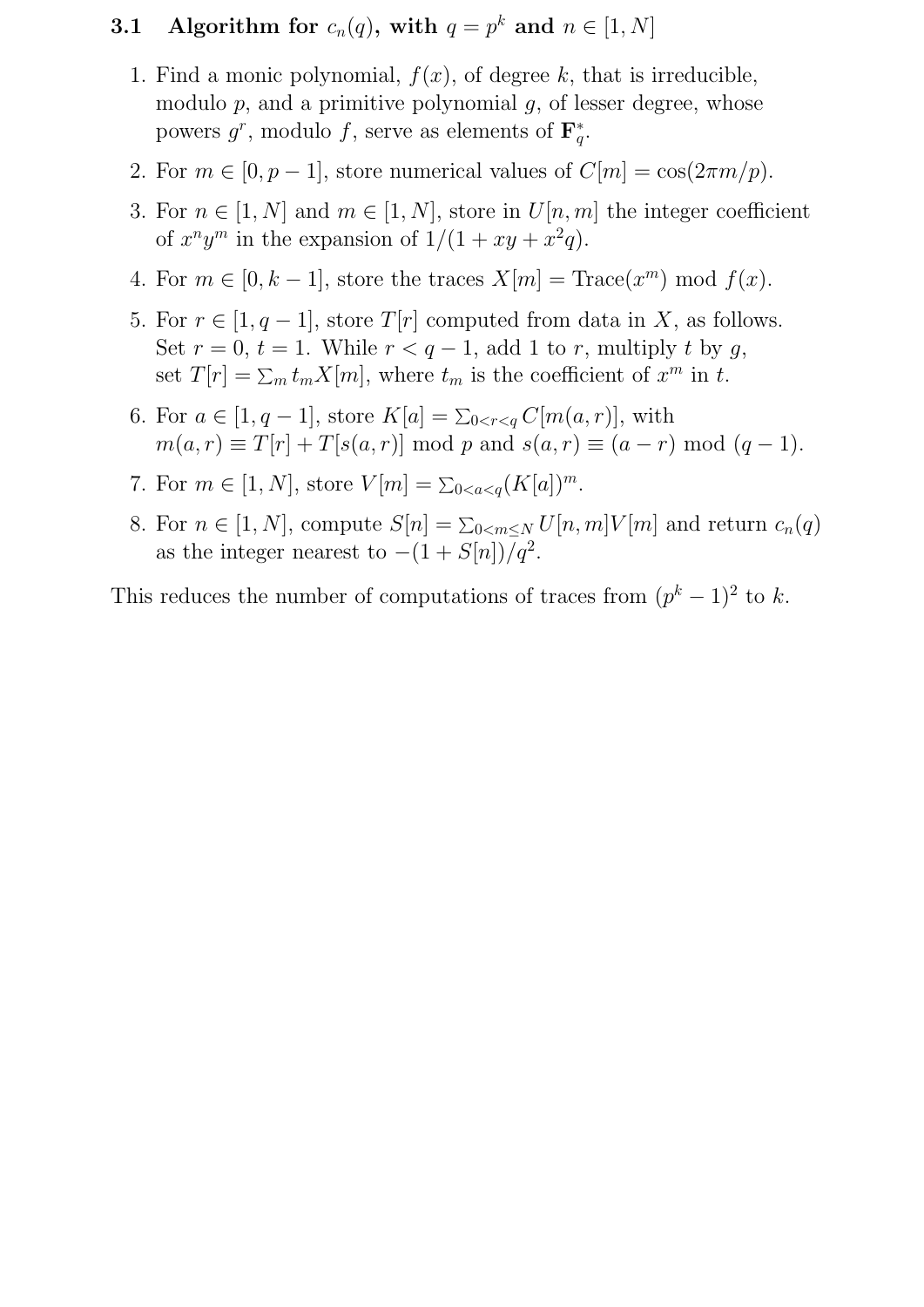#### 3.2 Local factors for the L-series with 7 Bessel functions

I shall suppose that the relevant L-series is of the form

$$
L_{5,105}(s) = \sum_{n>0} \frac{A_n}{n^s} = \prod_p \frac{1}{Z_p(p^{-s})}
$$

with weight 5, level 105, and with  $A_p = c(p)$  for prime p. To determine the local factors, I require that  $Z_p(T)$  is a polynomial of degree no greater than 3 that reproduces  $c_7(p^n)$  via the Lefschetz formula

$$
\log(Z_p(T)) = -\sum_{n>0} \frac{c_7(p^n)}{n} T^n.
$$

Then for prime  $p$  that does not divide 105, I infer that

$$
Z_p(T) = \left(1 - \left(\frac{p}{105}\right)p^2T\right)\left(1 + \left(\frac{p}{105}\right)(2p^2 - |b(p)|^2)T + p^4T^2\right).
$$

At the bad primes, dividing 105, I obtain quadratic polynomials

$$
Z_3(T) = 1 - 10T + (9T)^2,
$$
  
\n
$$
Z_5(T) = 1 - (25T)^2,
$$
  
\n
$$
Z_7(T) = 1 + 70T + (49T)^2.
$$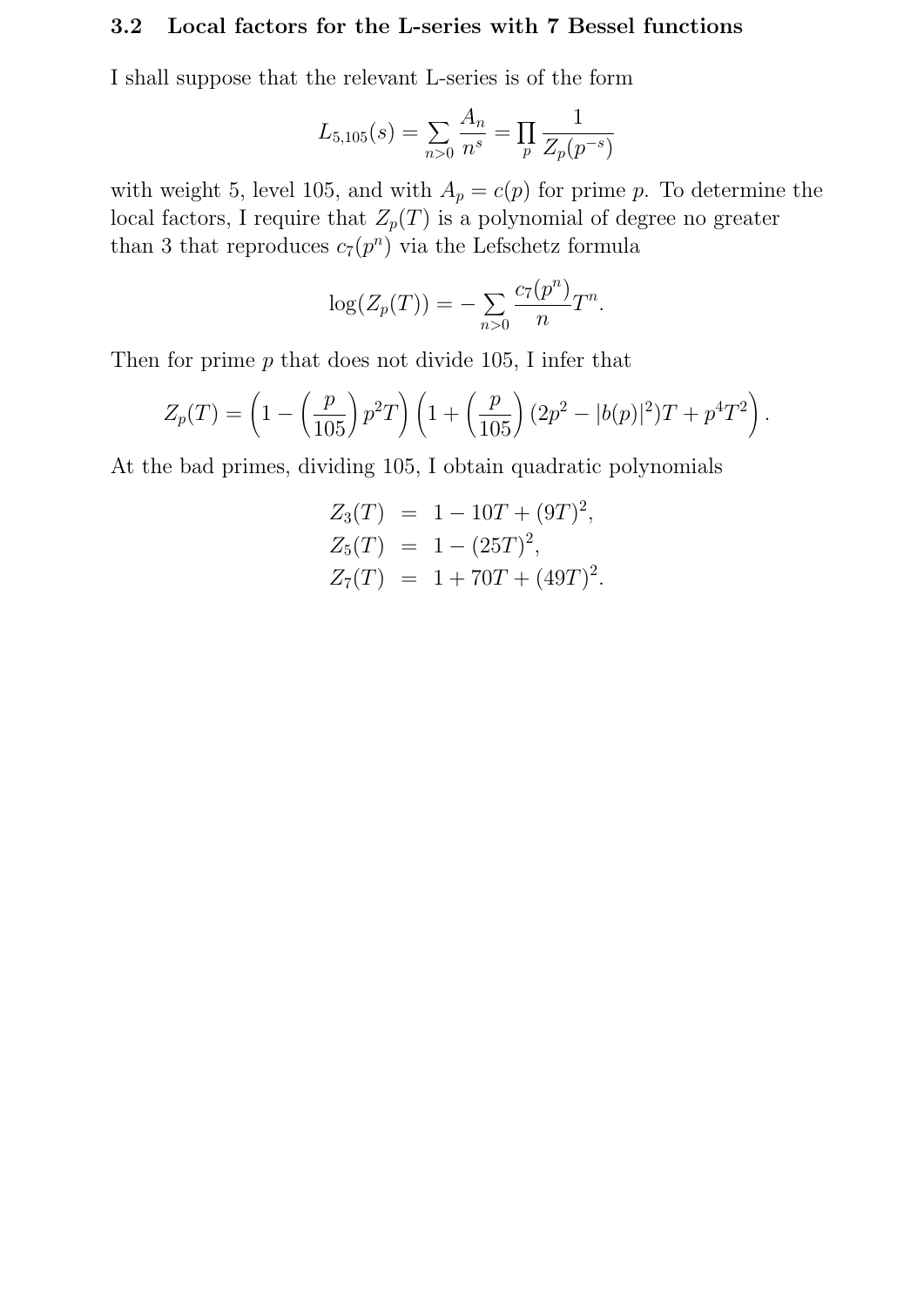## 3.3 Functional equation for 7 Bessel moments

Anton Mellit and I inferred the functional equation

$$
\Lambda_{5,105}(s) := \left(\frac{105}{\pi^3}\right)^{s/2} \Gamma\left(\frac{s-1}{2}\right) \Gamma\left(\frac{s}{2}\right) \Gamma\left(\frac{s+1}{2}\right) L_{5,105}(s) = \Lambda_{5,105}(5-s)
$$

and then we were able to use Tim Dokchitser's computel to discover that

$$
S_{7,4} := 2^4 \int_0^\infty [I_0(t)]^2 [K_0(t)]^5 t dt = 20 \zeta(2) L_{5,105}(2).
$$

Thus, at last, we have a 7-Bessel result to parallel

$$
S_{5,3} := 2^3 \int_0^\infty I_0(t) [K_0(t)]^4 t dt = \frac{48}{5} \zeta(2) L_{3,15}(1)
$$
  
\n
$$
S_{6,4} := 2^4 \int_0^\infty I_0(t) [K_0(t)]^5 t dt = 48 \zeta(2) L_{4,6}(2)
$$
  
\n
$$
S_{8,6} := 2^6 \int_0^\infty I_0(t) [K_0(t)]^7 t dt = 864 \zeta(2) L_{6,6}(4)
$$
  
\n
$$
S_{5,2} := 2^2 \int_0^\infty [I_0(t)]^2 [K_0(t)]^3 t dt = 3L_{3,15}(2)
$$
  
\n
$$
S_{6,3} := 2^3 \int_0^\infty [I_0(t)]^2 [K_0(t)]^4 t dt = 12L_{4,6}(3)
$$
  
\n
$$
S_{8,5} := 2^5 \int_0^\infty [I_0(t)]^2 [K_0(t)]^6 t dt = 216L_{6,6}(5)
$$

for the modular forms of weights 3, 4 and 6.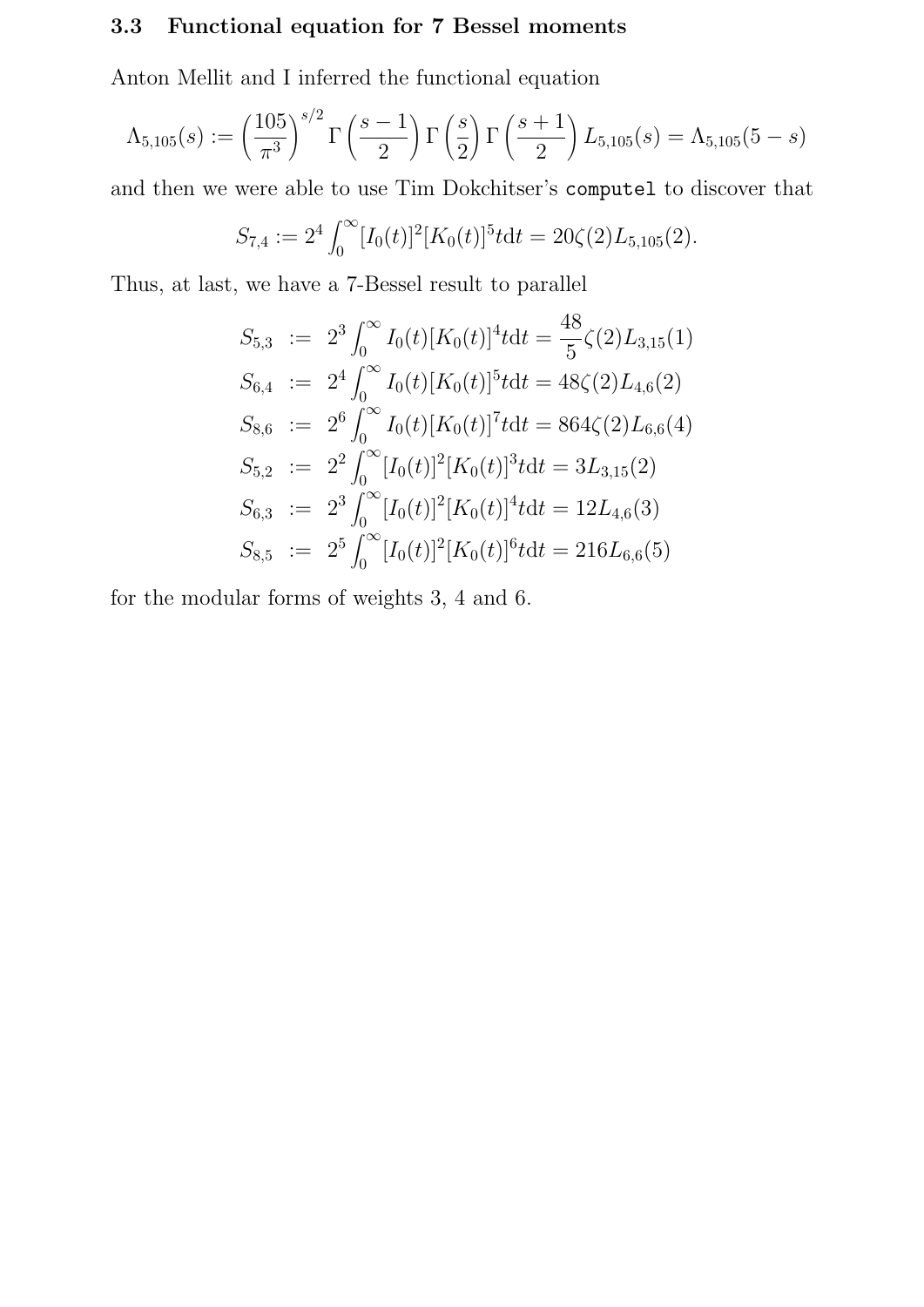# 4 Mahler measures and vacuum diagrams

A Laurent polynomial  $P(x_1, \ldots, x_n)$  has a logarithmic Mahler measure

$$
m(P) := \int_0^1 dt_1 \dots \int_0^1 dt_n \log \left( \left| P\left(e^{2\pi i t_1}, \dots, e^{2\pi i t_n}\right) \right| \right).
$$

Christopher Deninger conjectured that

$$
m\left(1+x_1+\frac{1}{x_1}+x_2+\frac{1}{x_2}\right)=\frac{15}{4\pi^2}L_{2,15}(2)
$$

where the L-series comes from the weight-2 and level-15 modular form

$$
f_{2,15}=\eta_1\eta_3\eta_5\eta_{15}.
$$

This was proven by Mathew Rogers and Wadim Zudilin arXiv:1102.1153. David Boyd conjectured and Anton Mellit proved, arXiv:1207.4722, that

$$
m\left(1+x_1+\frac{1}{x_1}+x_2+\frac{1}{x_2}+x_1x_2+\frac{1}{x_1x_2}\right)=\frac{7}{2\pi^2}L_{2,14}(2)
$$

where the L-series comes from the weight-2 and level-14 modular form

$$
f_{2,14} = \eta_1 \eta_2 \eta_7 \eta_{14}.
$$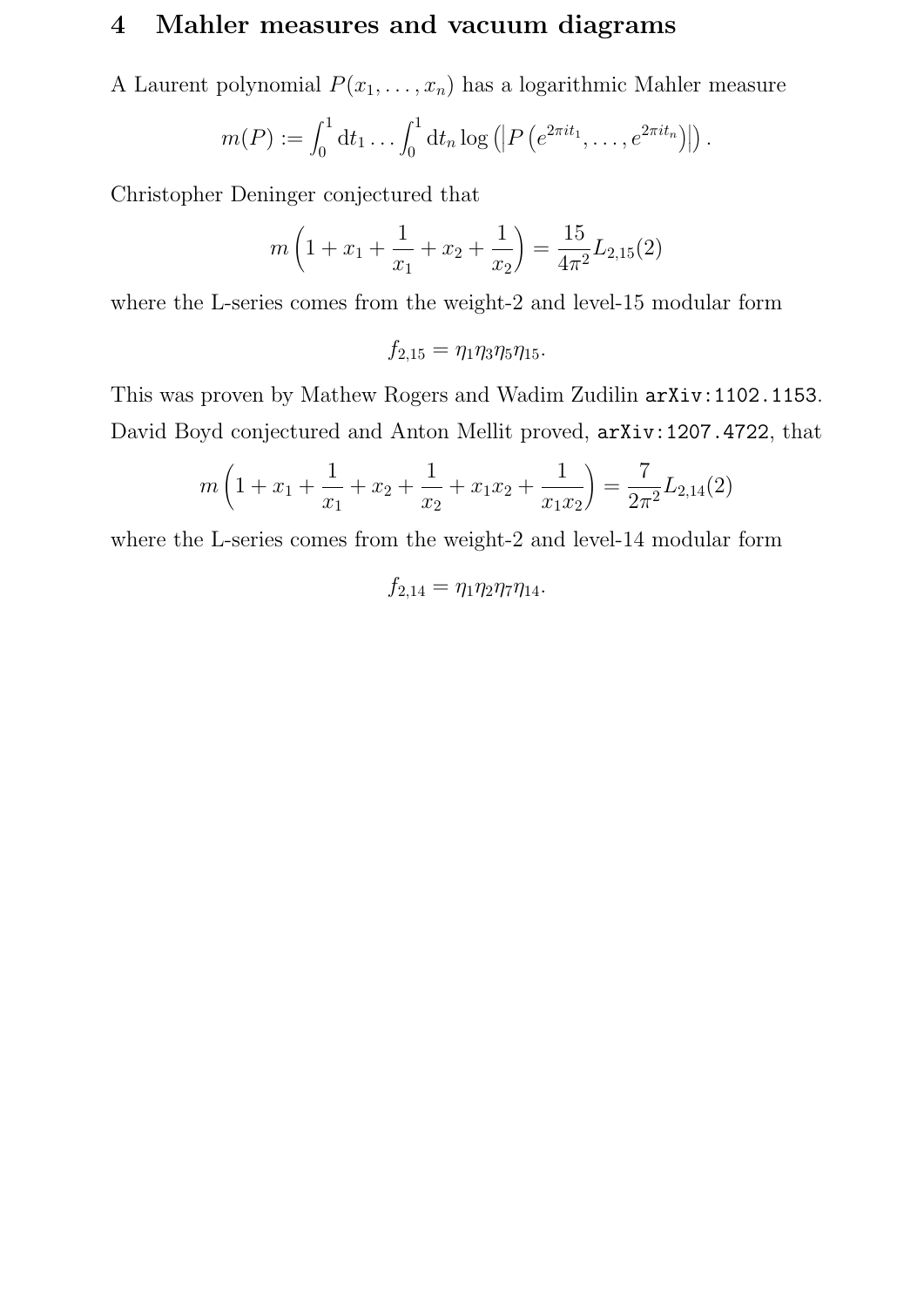It is instructive to note that

$$
m(1 + x_1 + x_2) = \frac{\sqrt{3}}{4\pi} S_{3,2} = \frac{Cl_2(\pi/3)}{\pi}
$$

$$
m(1 + x_1 + x_2 + x_3) = \frac{1}{2\pi^2} S_{4,3} = \frac{7\zeta(3)}{2\pi^2}
$$

evaluate to 2 and 3-loop vacuum diagrams, with 3 and 4 Bessel functions. One might expect the 5 and 6-Bessel modular forms,

$$
f_{3,15} = (\eta_3 \eta_5)^3 + (\eta_1 \eta_{15})^3
$$
,  $f_{4,6} = (\eta_1 \eta_2 \eta_3 \eta_6)^2$ ,

to determine Mahler measures, since I have proven that

$$
m(1+x_1+\ldots+x_{N-1})=-\log(2)-\gamma-\int_0^\infty dt \log(t)\frac{d}{dt}[J_0(t)]^N.
$$

This illuminates the conjectures by Fernando Rodriguez Villegas,

$$
m(1 + x_1 + x_2 + x_3 + x_4) = 6\left(\frac{\sqrt{15}}{2\pi}\right)^5 L_{3,15}(4)
$$

$$
m(1 + x_1 + x_2 + x_3 + x_4 + x_5) = 3\left(\frac{\sqrt{6}}{\pi}\right)^6 L_{4,6}(5)
$$

which David Bailey has checked to 1000 digits, using my N-Bessel formula.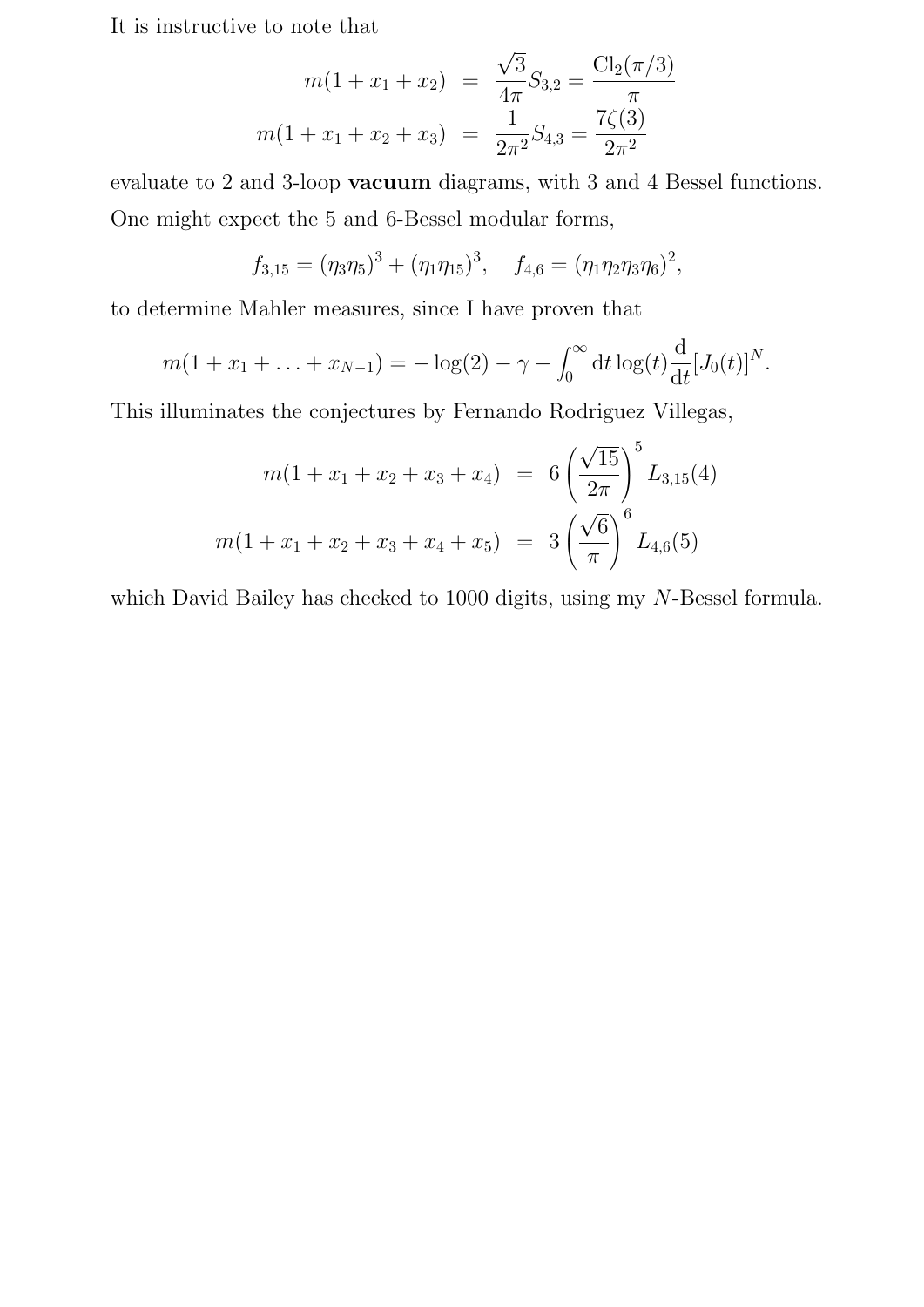# 5 L-series as determinants of Feynman integrals

Let  $M_n$  be the  $n \times n$  matrix with elements

$$
(M_n)_{a,b} := \int_0^\infty [I_0(t)]^a [K_0(t)]^{2n+1-a} t^{2b-1} \mathrm{d}t.
$$

Then I found, at 1000-digit precision, that

$$
det(M_1) = \frac{\pi}{\sqrt{3^3}},
$$
  
\n
$$
det(M_2) = \frac{2\pi^3}{\sqrt{3^3 5^5}},
$$
  
\n
$$
det(M_3) = \frac{2^4 \pi^6}{\sqrt{3^3 5^5 7^7}},
$$
  
\n
$$
det(M_{15}) = \frac{2^{182} \pi^{120}}{3^{33} 5^{20} 7^5 \sqrt{11^3 13^9 17^{17} 19^{19} 23^{23} 29^{29} 31^{31}}},
$$

and conjecture that

$$
\det(M_n) = \prod_{j=1}^n \frac{(2j)^{n-j} \pi^j}{\sqrt{(2j+1)^{2j+1}}}.
$$

Moreover I have a similar conjecture for determinants of moments of even numbers of Bessel functions, for which no square roots occur.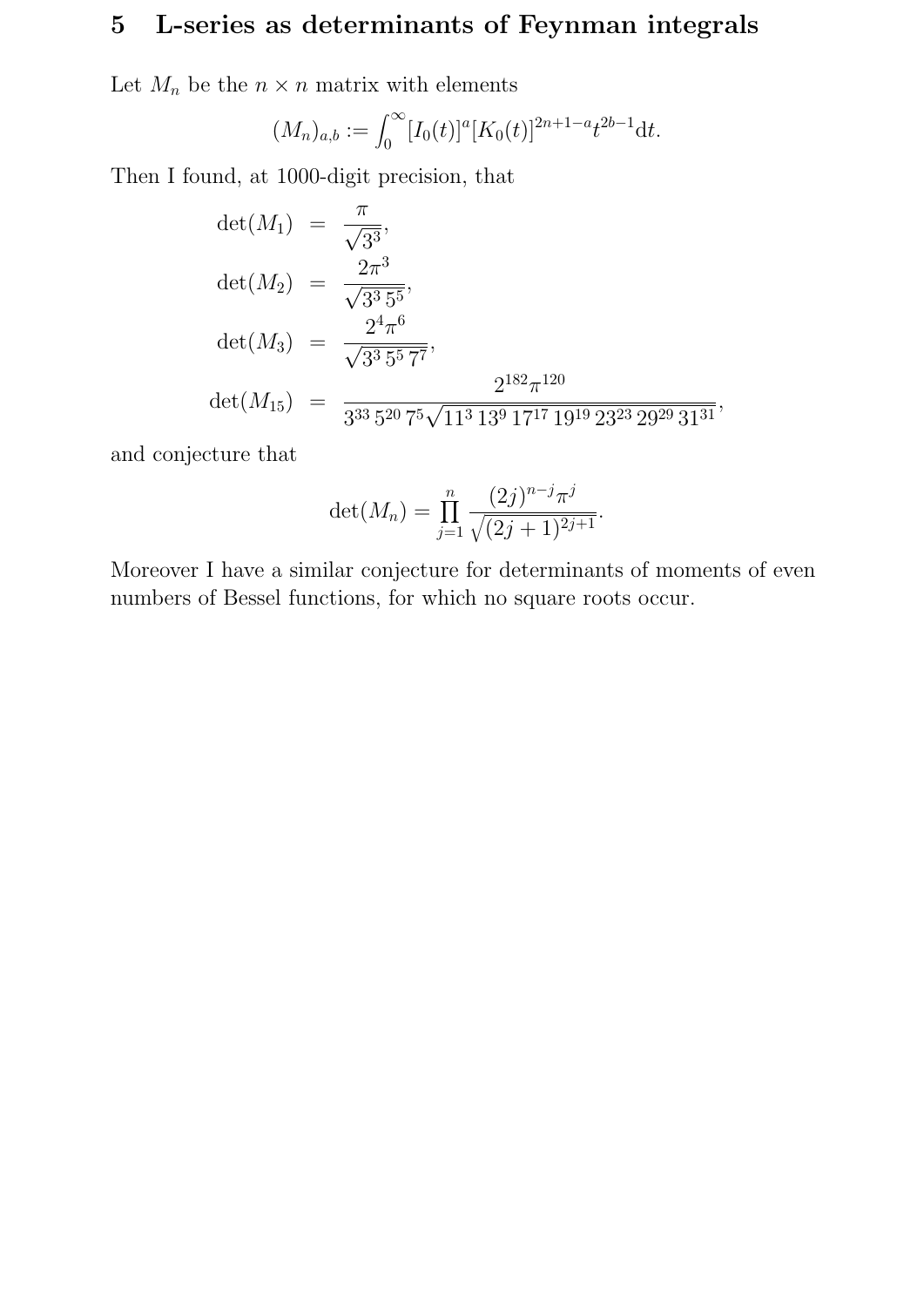#### 5.1 Mahler measures and L-series from determinants

Recently, Anton Mellit and I discovered the connection of Mahler measures to vacuum integrals with 4 and 5 loops, obtaining

$$
L_{3,15}(4) = \frac{8\pi^2}{45} \det \left( \int_0^\infty K_0^3(t) \begin{bmatrix} K_0^2(t) & t^2 K_0^2(t) \\ I_0^2(t) & t^2 I_0^2(t) \end{bmatrix} t \, \mathrm{d}t \right),
$$
  

$$
L_{4,6}(5) = \frac{4\pi^2}{27} \det \left( \int_0^\infty K_0^4(t) \begin{bmatrix} K_0^2(t) & t^2 K_0^2(t) \\ I_0^2(t) & t^2 I_0^2(t) \end{bmatrix} t \, \mathrm{d}t \right).
$$

## 5.2 7-loop determinant giving an L-series of weight 6 at  $s = 7$

Finally, for the L-series of the weight-6 level-6 modular form

$$
f_{6,6} = \left(\frac{\eta_2^3 \eta_3^3}{\eta_1 \eta_6}\right)^3 + \left(\frac{\eta_1^3 \eta_6^3}{\eta_2 \eta_3}\right)^3
$$

of the 8-Bessel problem, we obtained the empirical evaluation

$$
L_{6,6}(7) = \frac{128\pi^2}{6075} \det \left( \int_0^\infty K_0^6(t) \left[ \begin{array}{cc} K_0^2(t) & t^2(1-2t^2)K_0^2(t) \\ I_0^2(t) & t^2(1-2t^2)I_0^2(t) \end{array} \right] t \, \mathrm{d}t \right)
$$

with the **7-loop vacuum period**  $\int_0^\infty K_0^8(t) t \, dt$  appearing in the determinant for the L-series at  $s = 7$ , **outside** the critical strip.